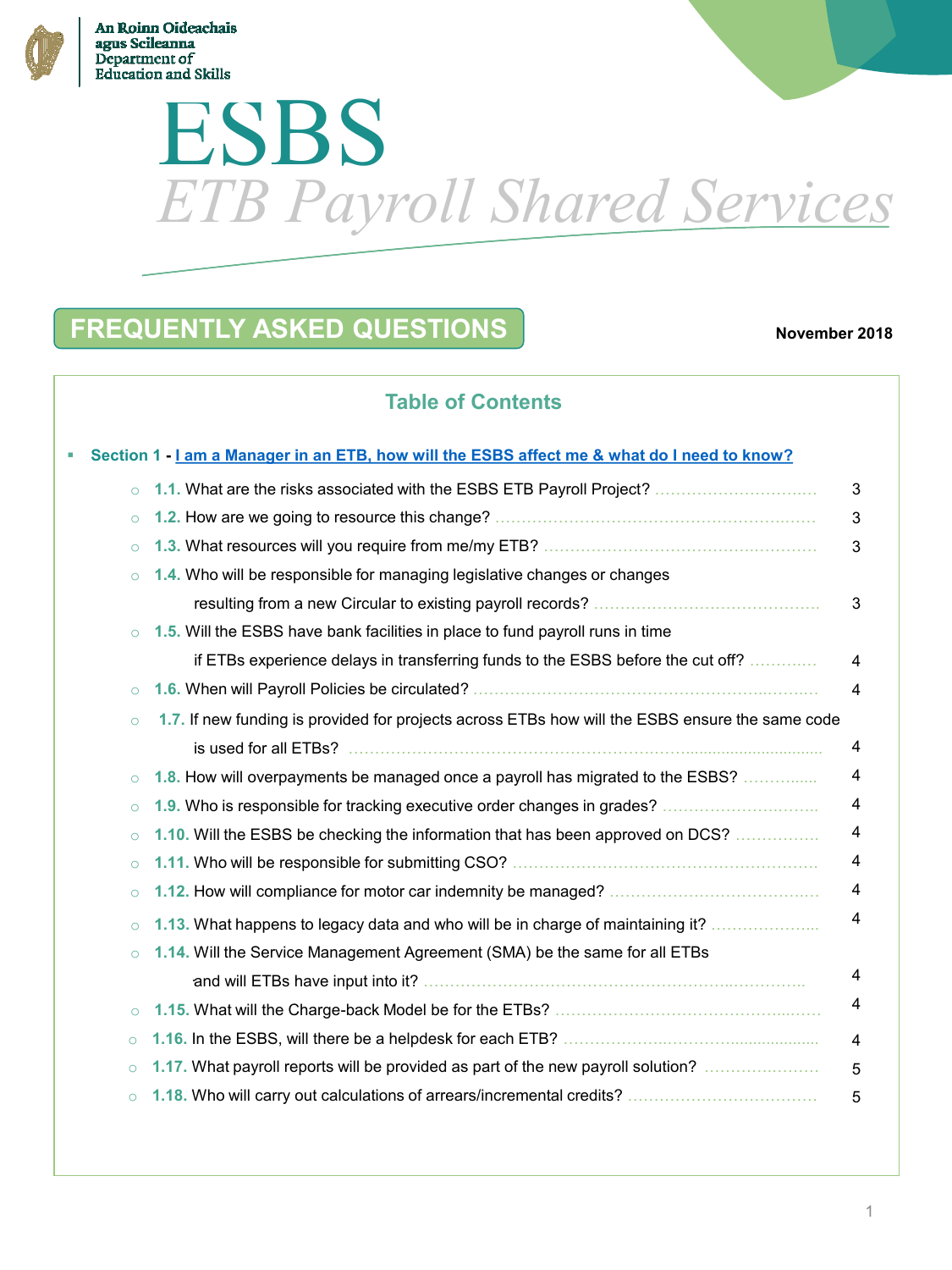# **Table of Contents**

|                                                                                                         | - 5 |
|---------------------------------------------------------------------------------------------------------|-----|
|                                                                                                         | - 5 |
|                                                                                                         | - 5 |
| $\circ$ 1.22 Will T&S payments be a separate pay group for all claims or will T & S claims for existing |     |
|                                                                                                         | 5   |
| $\circ$ 1.23 If a pay date falls on a weekend, will the payment be made on the preceding Friday ?       | - 5 |
|                                                                                                         | - 5 |
| $\circ$ 1.25. How will matters related to the Single Public Service Pension Scheme                      |     |
| ("Single Scheme") be addressed in the ESBS ETB Payroll Project?                                         | 5   |
|                                                                                                         | 6   |
|                                                                                                         |     |

## **Section 2 – System related questions**

| $\circ$ |                                                                                 |  |
|---------|---------------------------------------------------------------------------------|--|
| $\circ$ | 2.5. Can the system facilitate employees who have more than one car when making |  |
|         |                                                                                 |  |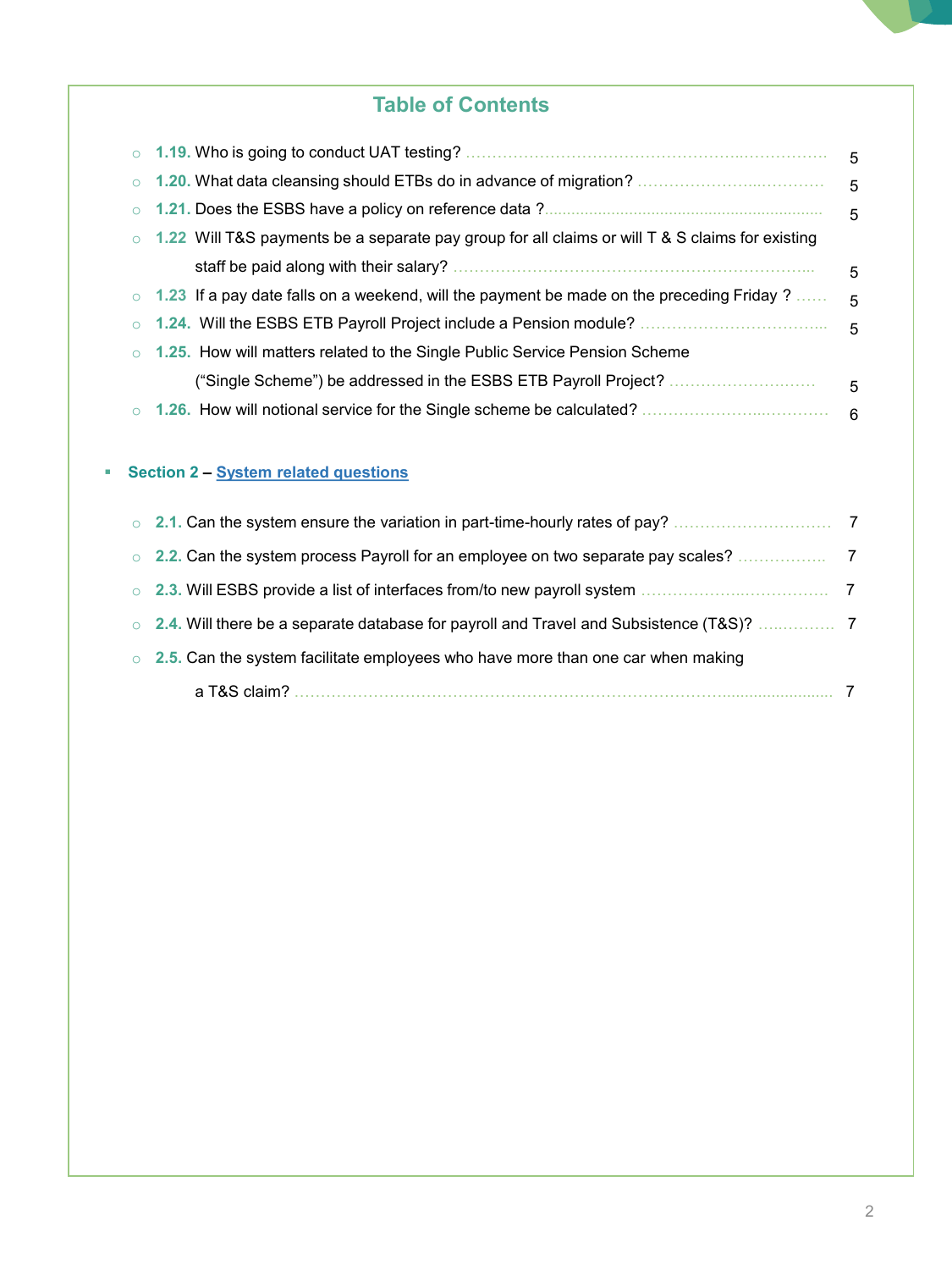# <span id="page-2-0"></span>**Section 1**

**I am a Manager in an ETB, how will this affect me & what do I need to know?**

#### **Q 1.1 - What are the risks associated with the ESBS ETB Payroll Project?**

**There are inherent risks with moving from a variety of** systems to a single new system and the team at ESBS will work to mitigate these. However, as with any large scale project, the transition will be phased in order to minimise the disruption to ETBs and to ensure the migration is complete.

#### **1.2 - How are we going to resource this change?**

The project costs for the development of ESBS ETB Payroll Shared Services will be incurred by the Department of Education and Skills. Once up and running the ESBS Centre operational costs will be shared by the 16 ETBs.

Staffing requirements for Transitioning ETBs to ESBS ETB Payroll Shared Services will be considered by the Project Management Office (in consultation with ETB Financial Section) on an ETB by ETB basis as it comes closer to each ETBs Wave Migration. Additional resources from the ESBS ETB Payroll Project have only been made available to the ETBs in Wave 1 at the current time. We have indicated to ETBs and informed our Project Steering Group (who have signed off on this approach) that we will be discussing resourcing with all ETBs as they head towards their place in the Wave Migration.

#### **1.3 - What resources will you require from** 2 **me/my ETB?**

- $\sum$ There are a number of key stages to a shared services project implementation, many of which will need the expert knowledge of people working in the ETB sector. Input and assistance will be required for the process mapping. Representatives have already been put forward as well by ETBs for the Focus Group, Process Design Authority and the Project Steering Group. Each ETB has also nominated a Transition Lead who will be a key person for each ETB in linking in with the Project Team. The ETB Transition Lead will receive ongoing support and training from the ESBS Payroll Project Team to assist them in their role. The key responsibilities for the ETB Transition Lead will include:
	- Manage the ETB project for the duration of the project;
	- Identify and assess needs of key stakeholders, develop a stakeholder management plan;
	- Increase awareness, readiness and buy-in amongst key stakeholders;
	- Facilitate two-way communication with the ESBS payroll project team and the ETB project team;
	- Develop and manage ETB transition plan
	- Day-to-day project management project planning, issue and risk management, local communications stakeholder management etc.

#### $\bullet$ **1.4 - Who will be responsible for managing legislative changes or changes resulting from a new Circular to existing payroll records?**

 $\sum$ It will be the responsibility of the ESBS to implement legislative changes or changes resulting from a new Circular being issued.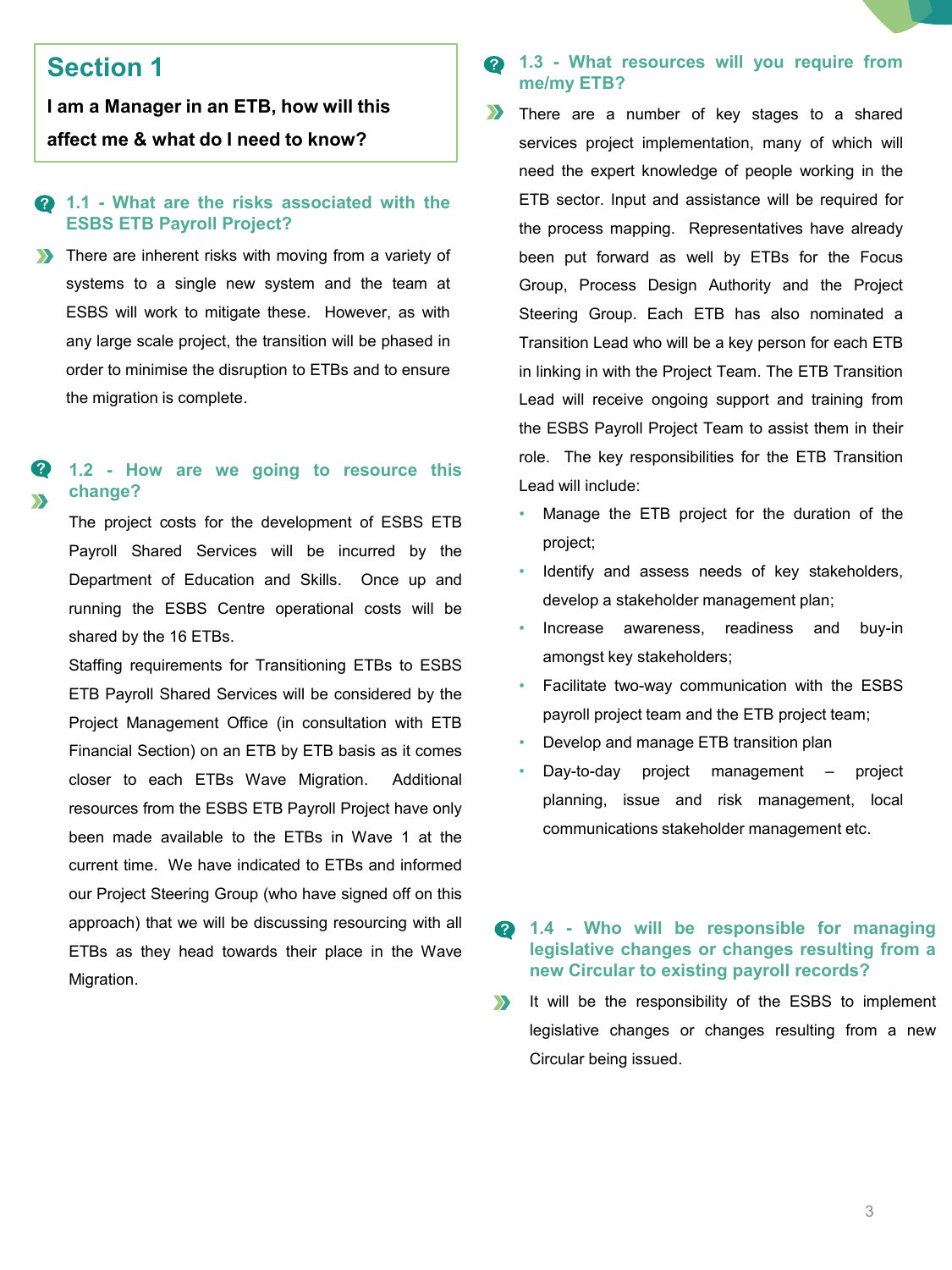- **1.5 - Will the ESBS have bank facilities in place to fund payroll runs in time should ETBs experience delays in transferring funds?**
- All ETBs will be required to meet deadlines as detailed in the Service Management Agreement.

#### **1.6 - When will Payroll Policies be circulated?**

- A number of Payroll and T&S [policies](https://esbsgovie.sharepoint.com/sites/etbpayrollproject/Shared Documents/Forms/AllItems.aspx?id=/sites/etbpayrollproject/Shared Documents/General/30. Operations/ESBS ETB Payroll and T %26 S Policies  Oct 2018.pdf&parent=/sites/etbpayrollproject/Shared Documents/General/30. Operations) have already been published. Further Payroll policies will be circulated once they have been devised by ESBS and approved through our governance structure.
- **1.7 - If new funding is provided for projects across ETBs how will the ESBS ensure that the same code is used for all ETBs?**
- A common coding structure, currently in the design phase is being devised for all ETBs in accordance with the normal governance cycle. HR in each ETB will be responsible for assigning the person to the appropriate code/project.
- **1.8 - How will overpayments be managed once a payroll has migrated to the ESBS?**
- A policy will be developed by the ESBS ETB Payroll Project which will then be approved through our governance structure.

#### **1.9 - Who is responsible for tracking executive order changes in grades?**

As outlined in the agreed activity split, the ETB will retain responsibility for the HR function. The authorisation remains with the ETBs and the responsibility for record management remains with the ETBs.

#### **1.10 - Will the ESBS be checking the information that has been approved on DCS?**

**S** Checking will come from the Document Centric Solutions (DCS) system. The DCS system contains an inbuilt rule checker containing all the rules that cannot be breached. The system also provides extensive online reporting giving budget holders immediate visibility of budgets, sick leave and contract usage.

#### **1.11 - Who will be responsible for submitting CSO?**

- As outlined in the agreed activity split ETBs will be  $\mathbf{v}$ required to provide CSO information to the ESBS. The ESBS will prepare CSO returns and upload on behalf of the ETBs. A procedure will need to be drawn up to fully detail how this process will transact. This is currently under development as part of the detailed Process flow mapping in conjunction with SMEs from the ETB sector. The procedure will need to be signed off by the ETBs via the usual governance cycle. This procedure will also need to be agreed with the CSO.
- **1.12 - How will compliance for motor car indemnity be managed?**
- The employee will self-certify that they are indemnified and the approver must certify that they have received it. There will also be an option to upload certs/receipts via a portal.

## **1.13 - What happens to legacy data and who will be in charge of maintaining it?**

- **Solution The Project Team is currently developing a Data** Legacy Strategy.
- **1.14 - Will the Service Management Agreement (SMA) be the same for all ETBs and will ETBs have input into it?**
- **Solution** Once the SMA has been drafted, we will circulate to CE's for consultation prior to finalisation. There will be a standard SMA for all ETBs however, this will be an iterative process and the document may change over time as ETBs on-board to the ESBS centre.

#### **1.15 - What will the Charge-back Model be for the ETBs?**

**The Charge-back Model has not yet been decided but** once finalised it will form part of the SMA.

#### ? **1.16 - In the ESBS, will there be a helpdesk for ETBs?**

Post go-live, there will be a helpdesk for the ETBs  $\sum$ within the ESBS operations teams.4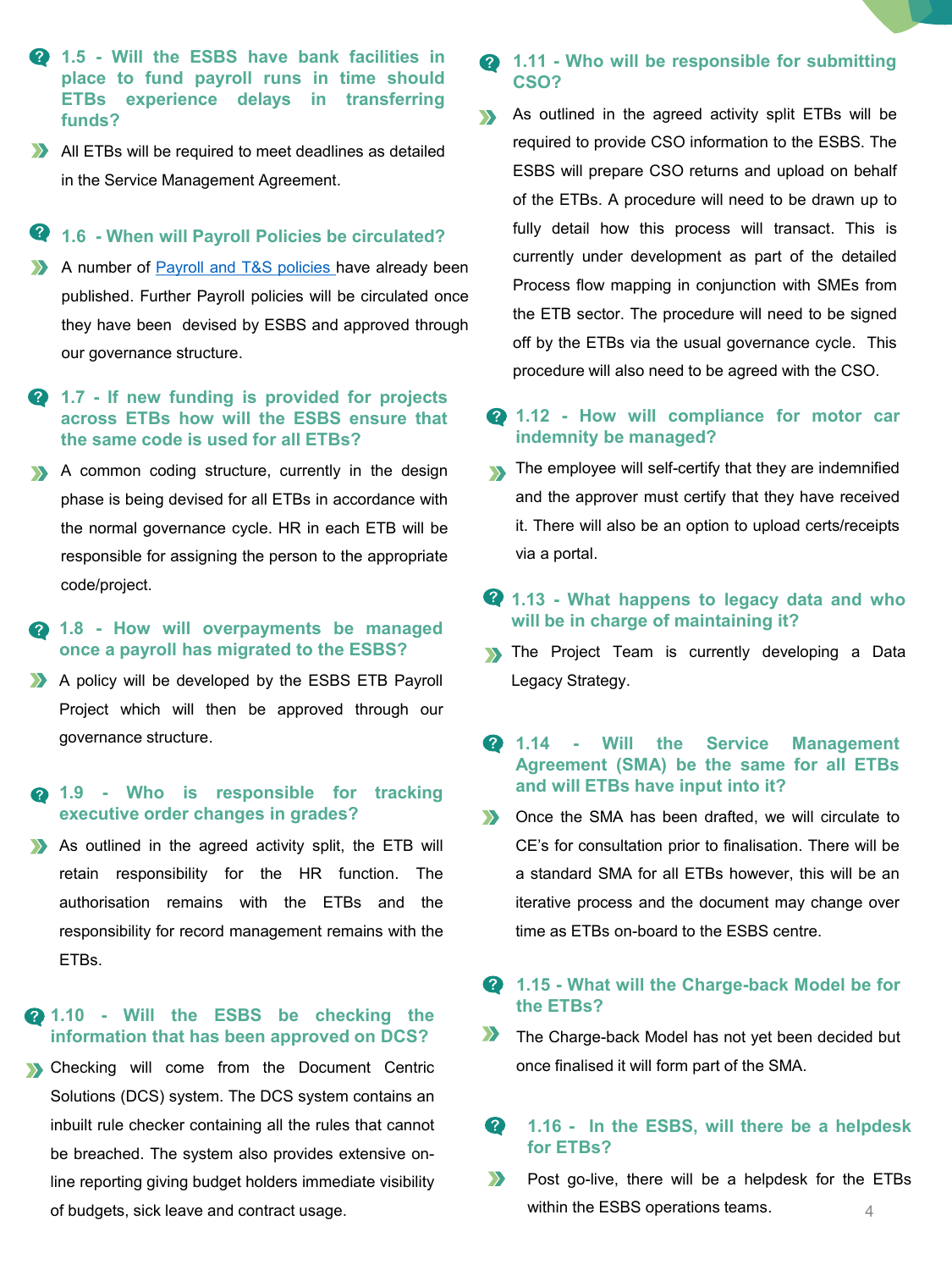#### **1.17 - What payroll reports will be provided as part of the new payroll solution?**

A comprehensive list of reports was requested as part of the Payroll RFT. The list was compiled in consultation with ETBs, the Focus Group and the Process Design Authority. A new reporting tool called Core Insight will be used by the ESBS for reporting which will be a change for all ETBs, including those already on the Stability Core system. We have established that the Core Insight Tool is capable of saving reports in an Excel format. The Project Team are currently in the process of developing our understanding of the capabilities of the Core Insight Tool for reporting and will also develop a Reporting Strategy for the ESBS. This Reporting Strategy will determine the level of standard system reports available and will also determine the rules around access to Report creation in the new system.

#### **1.18 - Who will carry out calculations of arrears/incremental credits?**

This will depend on the period the arrears pertain to i.e. the system will calculate arrears if they relate to the period post go-live. Prior to this date, arrears calculations will be carried out by ETB HR, if it relates to a period that the ESBS does not have the relevant payroll specific information for in the new ESBS ETB Payroll System.

#### **1.19 - Who is going to conduct UAT?**  $\mathbf{P}$

 $\sum$ A UAT Strategy is currently being developed by the ESBS Project Team

#### **1.20 - What data cleansing should ETBs do in** Ø **advance of migration?**

Data cleansing has already started, and the first  $\sum$ iteration is now complete with all ETBs. It is important that all ETBs keep data in good order in readiness for migration.

- **1.21 - Does the ESBS have a policy on reference data. (e.g. specifically in relation to gender, marital status and prefixes e.g. Mr. Mrs. etc.)?**
- The ESBS Project team, with the ETBs will map the current Master Data fields to the To Be Master Data fields. DPER have published a Single Scheme Databank for its Single Scheme Administration project. DPER have stipulated which fields are mandatory and which are optional. Fields which are mandatory will be included in the To Be Master data.
- **1.22 - Will T & S payments be a separate pay group for all claims or will T & S claims for existing staff be paid along with their salary?**
- Yes, there will be a separate pay group for all claims and T & S claims will be paid separately from their salary.
- **1.23 - If a pay date falls on a weekend, will the payment be made on the preceding Friday ?**
- Yes, if the pay date falls on a weekend, the payment will be made on the preceding Friday.

## **1.24 - Will the ESBS ETB Payroll Project include a Pension module?**

**The new system will include a pension module.** The management and calculation of pensions will remain a function of each ETB. However, the ESBS will facilitate the deduction of pension contributions from pay.

#### **1.25 - How will matters related to the Single Public Service Pension Scheme ("Single Scheme") be addressed in the ESBS ETB Payroll Project?**

**The Payroll system being implemented will be able to** calculate annual referable amounts for the Single Scheme and will feed this information into the new Single Scheme databank that is currently under development by the Department of Public Expenditure and Reform (D-PER).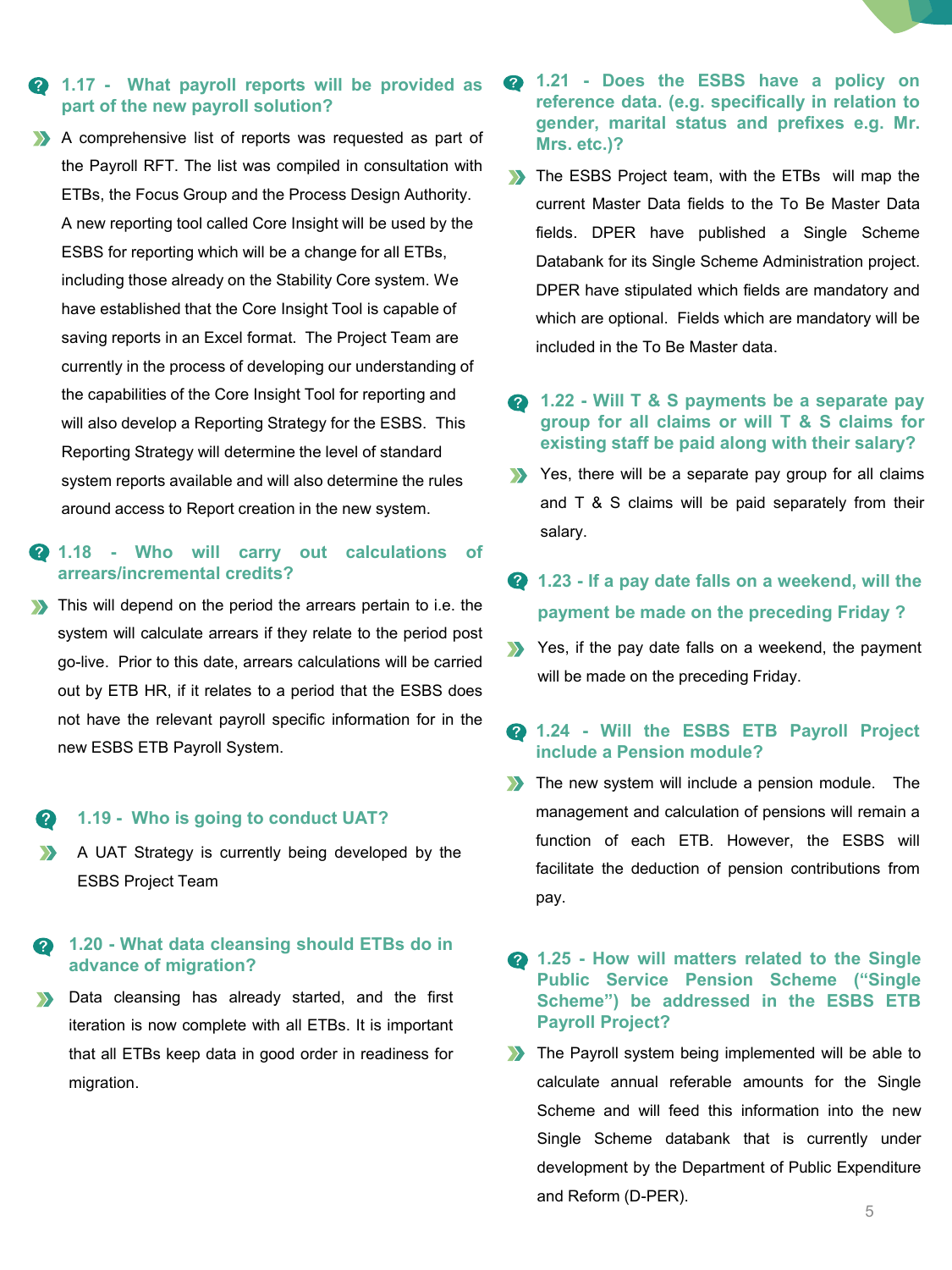## **1.26 - How will notional service for the Single scheme be calculated?**

This matter is outside the scope of the ESBS ETB Payroll project and will need to be addressed by the relevant Departments that have responsibility for the implementation of the Single Scheme.